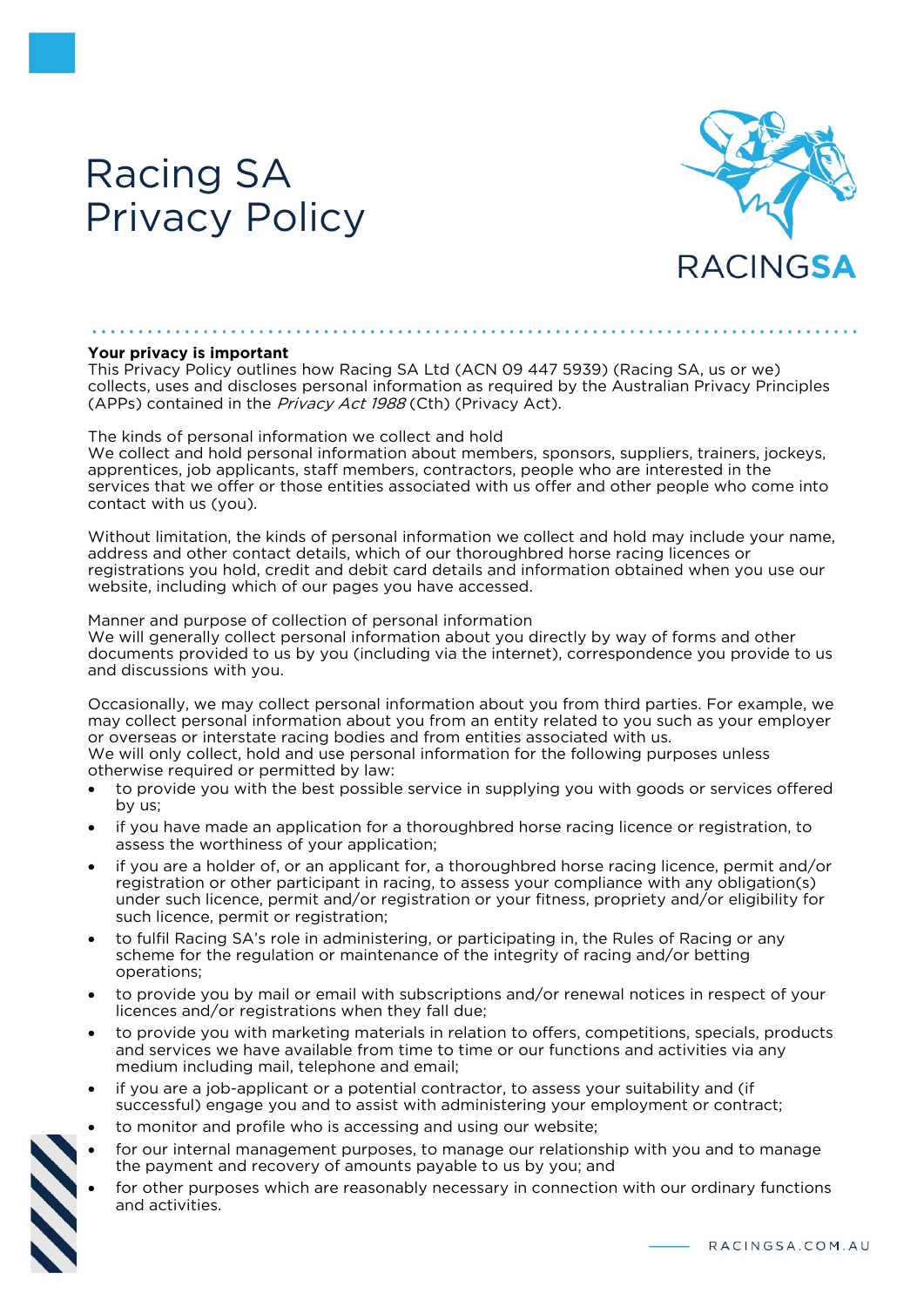If we are unable to collect personal information relating to you, we may be unable to provide the goods or services you require (or that an entity related to you requires) or continue our relationship with you (or any entity related to you) and you may be unable to access all or parts of our website.

## **Disclosure of your personal information**

We may disclose personal information about you to the following types of entities if required in connection with the purposes listed above:

- our contractors, suppliers, consultants, advisers, associates and related entities;
- any organisation or club which has a direct connection with horse racing, including but not limited to race clubs and owners' or breeders' associations;
- any industry body, tribunal, court or otherwise in connection with any complaint, inquiry or investigation;
- if you have provided us with referees to assist with a job application, licence or registration application or the assessment of a potential contract between you and us, the referees you have provided; and
- other entities with your consent or as permitted or required by law.

We may disclose the kinds of personal information mentioned above to overseas recipients such as overseas racing bodies. These may be located in countries such as Hong Kong, Ireland, New Zealand, Japan, England, Singapore and France.

#### **How we hold personal information**

We hold personal information in paper form and electronic form. We have in place steps to protect the information we hold from misuse, interference and loss and from unauthorised access, modification or disclosure.

# **How to obtain access to your personal information**

You may obtain access to personal information which we hold about you by contacting us using the contact details set out below. When you request copies of your personal information held by us we will endeavour to provide you with such personal information as soon as reasonably practicable.

If you request access to your personal information, we may require you to verify your identity and specify what information you require. We may charge you a fee for identifying and providing access to your personal information. There may be occasions when access to personal information we hold about you is denied. Such occasions would include where release of the information would have an unreasonable impact on the privacy of others.

# **Accuracy and completeness of personal information**

While we will endeavour to ensure that the personal information collected from you is up to date, accurate and complete, we will assume that any personal information provided by you is free from errors and omissions. You may request that we update or vary personal information that we hold about you using the contact details set out below.

# **How to make a complaint about a breach of your privacy rights**

If you are of the view we have breached the APPs, the Privacy Act, or any related privacy code in dealing with your personal information, you may make a complaint by writing to us using the contact details set out below and we will endeavour to provide you with confirmation as to how we propose to deal with the complaint as soon as reasonably practicable.

If you are not satisfied with our response to your complaint, you may make a complaint to the Office of the Australian Information Commissioner by visiting the following website: https://www.oaic.gov.au/individuals/how-do-i-make-a-privacy-complaint.

#### **Direct marketing communications**

From time to time we may use your personal information to provide you with marketing materials in relation to offers, specials, competitions, products and services that we have available or that are made available by others and we think may be of interest to you. If you would not like to receive direct marketing materials from us you may notify us using the contact details set out below.